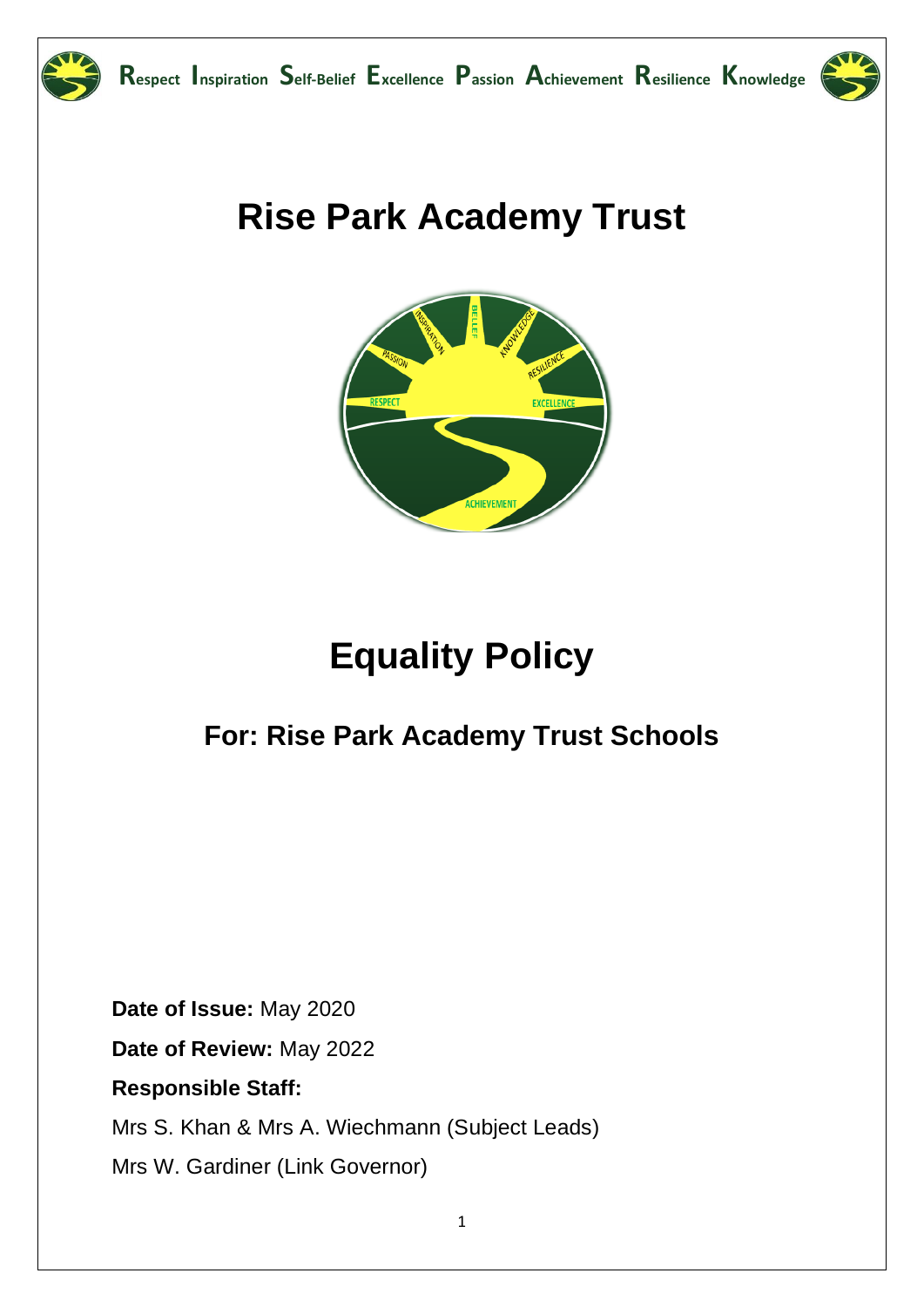



## **Policy Scope:**

This Equality Policy for Rise Park Academy Trust brings together all previous policies, schemes and action plans around equality including those that have formerly been approved for Race, Gender and Disability. It includes all the protected characteristics covered under the Equality Act 2010, as well as other aspects which have the potential to discriminate against or de-value any individuals within our community.

The aim of the general Equality Duty is to integrate consideration of the advancement of equality into the day-to-day business of all communities.

At Rise Park Academy we welcome our role of taking due regard for the need to:

- Eliminate unlawful discrimination, harassment and victimisation
- Advance equality of opportunity between people who share a characterisation and those who do not
- Foster good relationships between people who share a characterisation and those who do not

This policy also addresses the specific duties of the Act to:

- Engage with interested groups and individuals
- Publish equality information
- Formulate and publish equality objectives

## **Context:**

This policy should be read in conjunction with the following Academy Trust policies:

#### **RSE and PHSE.**

## **Policy Vision – How the learning powers apply:**

'RISEPARK' had been used to develop the learning powers in action. They represent the following attributes of learning:

#### **Respect**

This is about respecting myself and respecting others. This means being kind to each other in every situation, kind to the world around us, and making everyone feel welcome in our school. We value each other's contributions and every member of our community. We enhance and celebrate everybody's similarities and differences.

#### **Inspiration**

I can inspire others to do well, encouraging them to do their best and share successes with others. I am creative, inspired by everything and everyone around me – using my imagination to expand my thinking. I challenge others to go further and enjoy being challenged myself.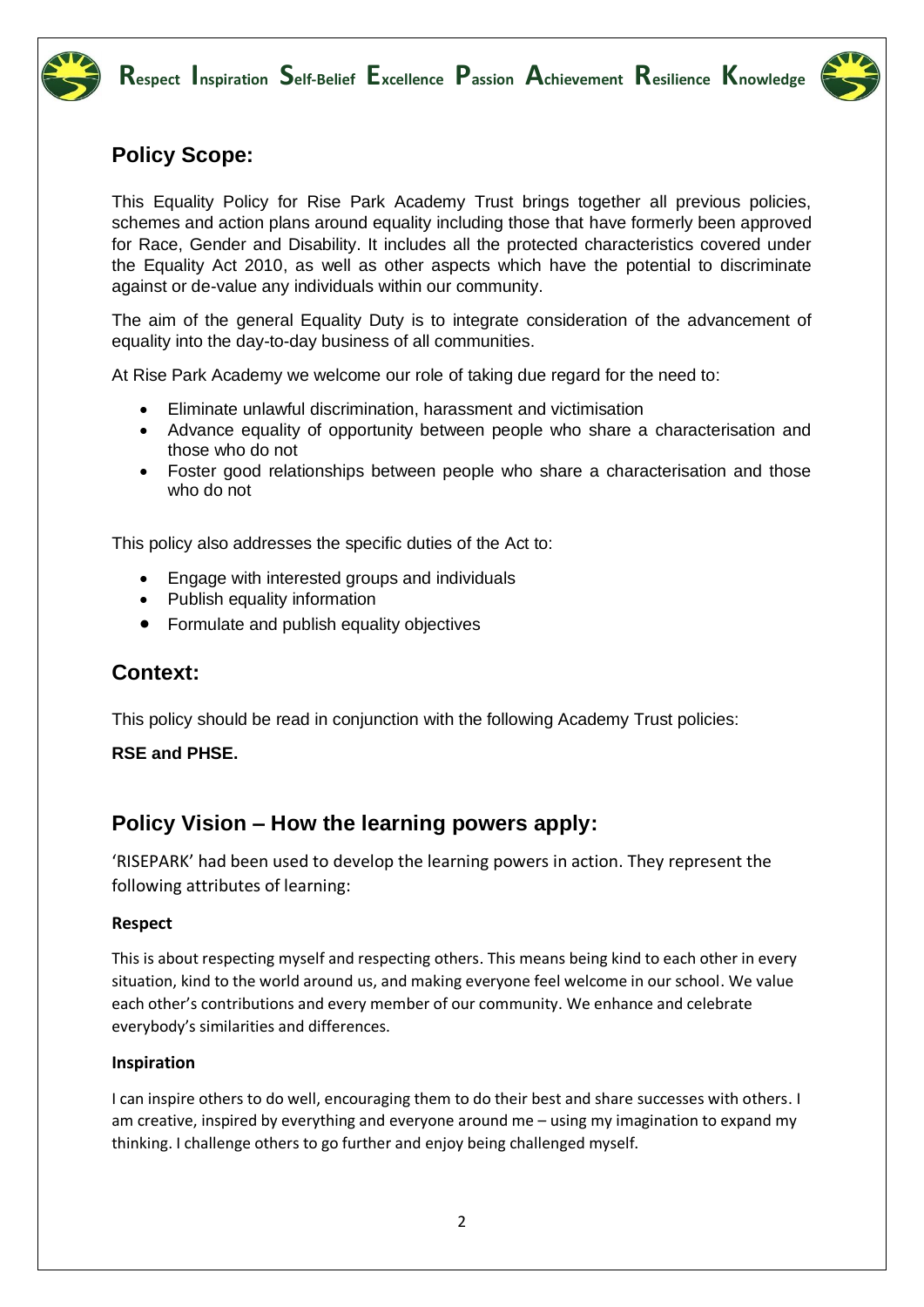



#### **Self-Belief**

I am confident because I believe that I learn from every experience – my successes and my mistakes. I am confident to share my ideas with others, showing my belief in them. I am driven to overcome challenges to achieve my personal goals, knowing that I can ask for help when I need it.

#### **Excellence**

I strive to do my best in everything I do and I encourage others to do the same.

#### **Passion**

I am excited about learning and enjoy learning new things. I am curious about the world and rise to all inspiring opportunities. I share the things that I am personally interested in and these are celebrated in our community. My passion motivates me and ignites passion in others.

#### **Achievement**

I use all my learning powers to achieve my full potential. My achievements are celebrated with others, whether they are personal or part of a team. Achievement shows in effort, growth and improvement, as well as my successes.

#### **Resilience**

I use every experience as a learning opportunity. I keep going and don't give up, despite difficulties I may face, encouraging others to also do this. I reflect on past experiences to help me positively cope with new challenges.

#### **Knowledge**

I can share what I have learned, using skills to demonstrate knowledge gained. I can transfer my understanding and skills into other subjects and aspects of life. I can apply my prior learning to build towards future learning. I recognise my lifelong ability to learn and grow.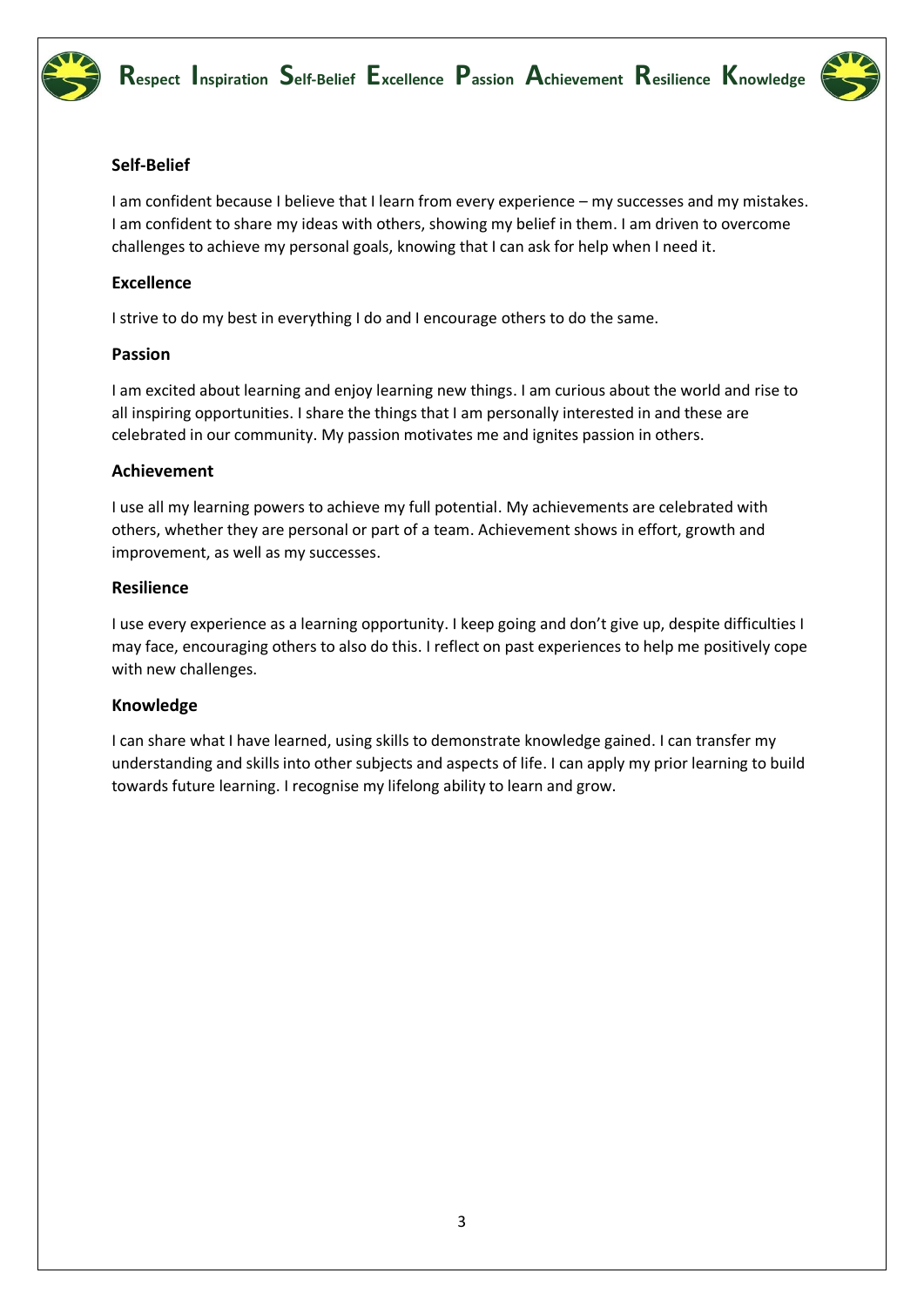



## **Aims and objectives:**

At Rise Park Academy we aim to provide equality and excellence for all, in order to promote the highest possible standards.

Our Equality Policy is based on our core values as expressed in our school's mission statement:

- We strive to develop a warm, caring ethos in which we encourage everybody to reach their full potential.
- We recognise and celebrate our similarities and differences within our local, national and global community.
- We aim to create a happy and stimulating environment in which everyone feels safe and valued.
- We rise to all inspiring opportunities

We consider all learners and their parents/carers to be of equal value, irrespective of disability, ethnicity, gender, identity, religion/beliefs and sexual orientation.

However, treating people equally does not necessarily involve treating them all the same. We respect and value differences and our policies and practices therefore reflect the diverse range of life experiences, needs and viewpoints of all our stakeholders.

All members of our school community are encouraged to develop positive relationships, reflecting their status as members of a diverse global society.

It is our duty to ensure that the aims and values outlined in this policy are applied to all our policies and practices.

#### **Objectives**

The overall objective for this policy is to provide a single framework for Rise Park Academy Trust to pursue its equality duties in order to promote equality of backgrounds in all its activities. In order to achieve this, it is our aim to eliminate all forms of discrimination and harassment.

Through our Equality Policy, we seek to ensure that no pupils, staff, parents, guardians or carers or any other person receives less favourable treatment through their contact with the school on any grounds which cannot be shown to be justified. This involves:

- Removing or minimising disadvantage
- Taking steps to meet people's needs
- Encouraging participation in any activity in which participation by people sharing a protected characteristic is disproportionately low

Fostering good relationships involves:

- Tackling prejudice
- Promoting understanding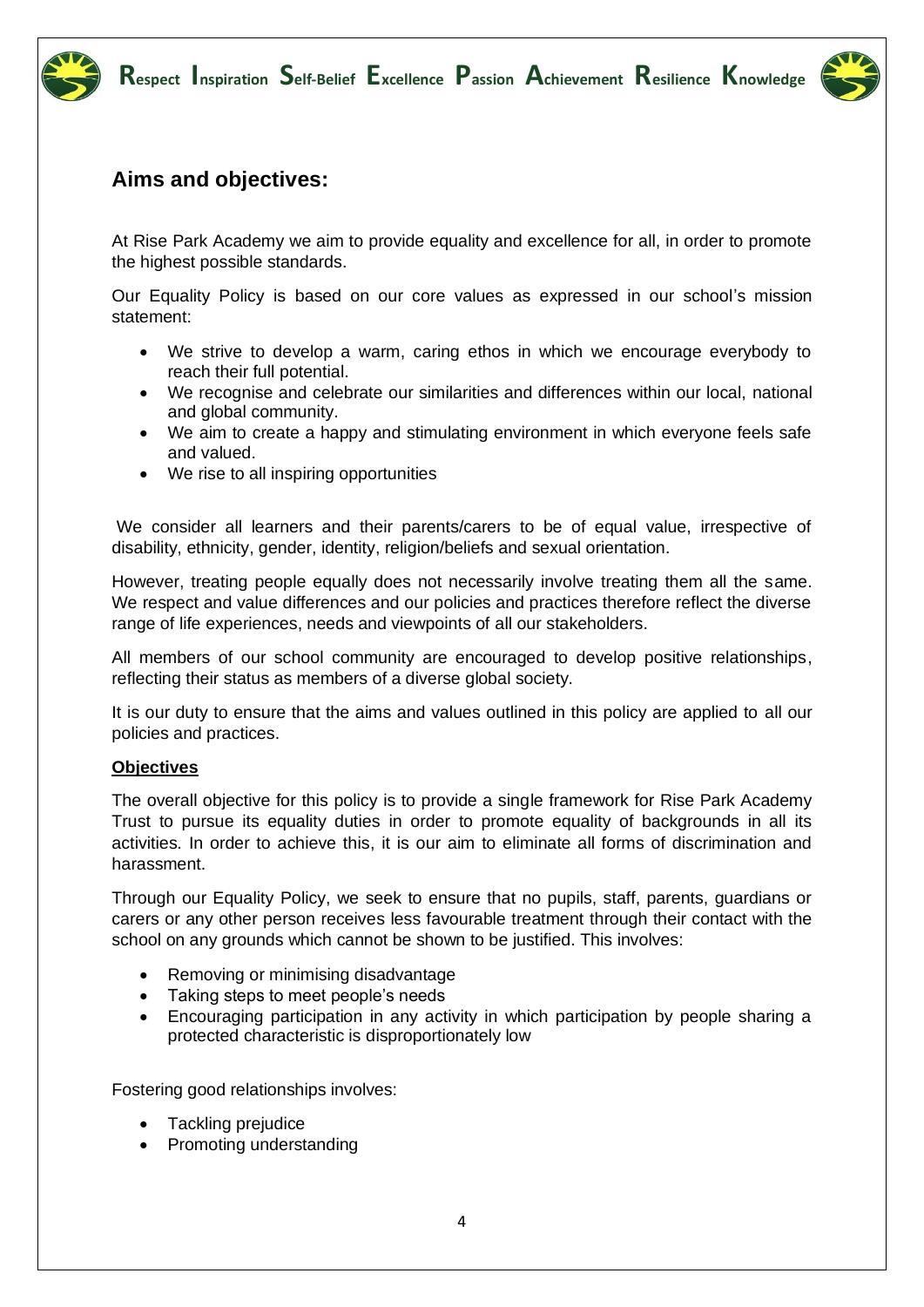



#### **Addressing Prejudice and Prejudice-Related Bullying**

This trust is opposed to all forms of prejudice and prejudice-related bullying. There is guidance in our Child Protection Policy on how prejudice-related incidents should be identified, assessed, recorded and addressed and we ensure that all staff, including support staff and administrative staff, receive appropriate training in this area.

We take seriously our obligation to report regularly to the local authority about the numbers, types and seriousness of any prejudice-related incidents at our school and how they are addressed.

## **Content:**

Throughout this policy, reference will be made to the **protected characteristics** in order to identify groups that may be at risk of unlawful behaviour.

The protected characteristics that relate to this school are:

- Disability
- Sex/gender
- Race/ethnicity
- Religion/belief
- Sexual orientation
- Gender reassignment
- Pregnancy/maternity
- The following are also protected characteristics for the purposes of employment:
- Age
- Marriage/civil partnership

The unlawful behaviour outlined in the Act includes:

- Direct discrimination
- Indirect discrimination
- Discrimination arising from disability
- Harassment
- Victimisation

## **Delivery:**

#### **The school as an employer**

At Rise Park Academy Trust, we ensure that policies and procedures should benefit all employees and potential employees in recruitment and promotion, and in continuing professional development, irrespective of disability, ethnicity, sex/gender, sexual orientation, gender, identity, pregnancy/maternity, age and marriage/civil partnership.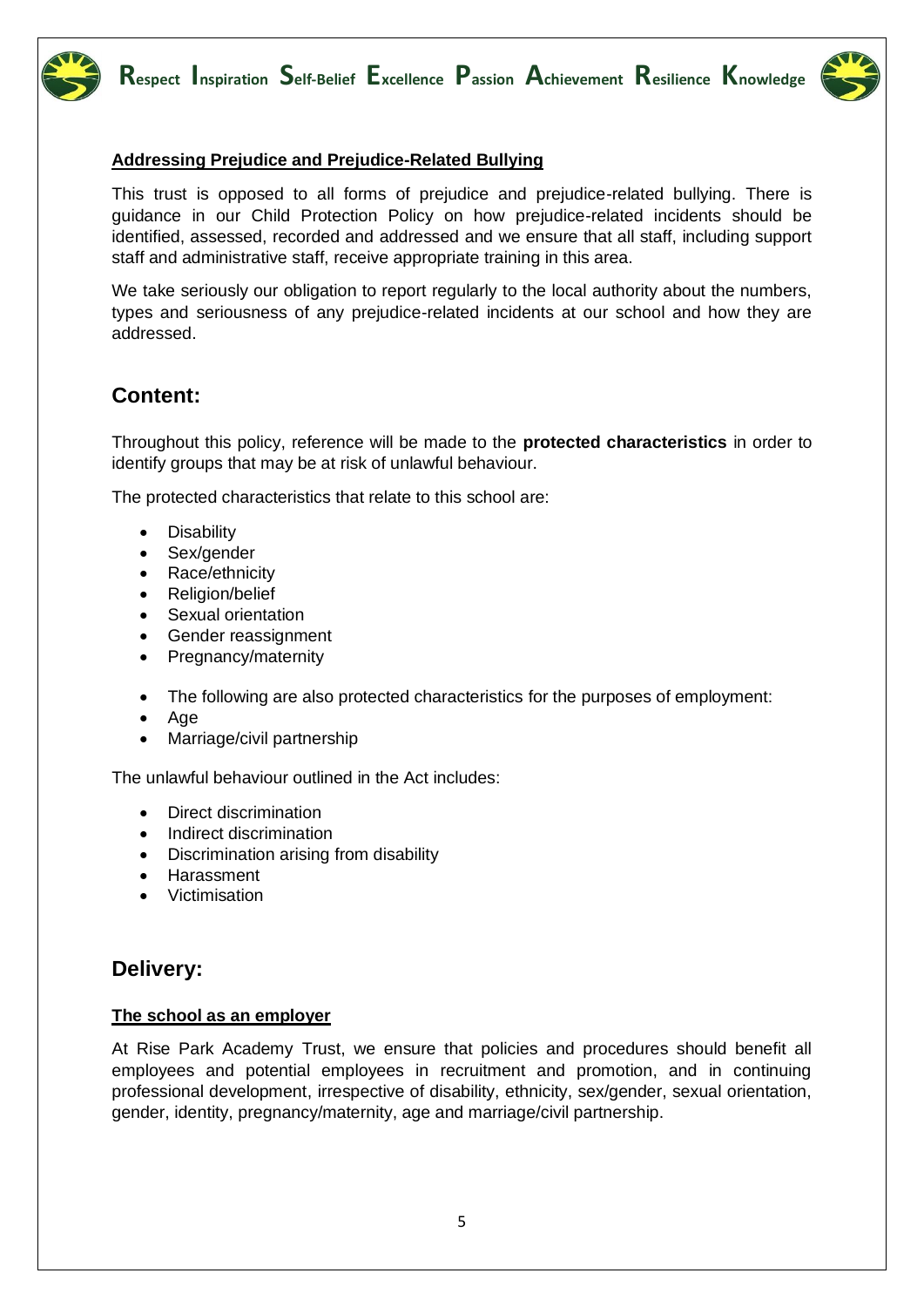



#### **Consultation with stakeholders**

We engage with a range of groups of individuals to ensure that those who are affected by a policy or activity are consulted and involved in the design of new policies, and in the review of existing ones. As appropriate, we consult and involve groups and individuals in relation to the protected characteristics of this school.

#### **Meeting specific duties**

We recognise our specific duty to gather, analyse and publish equality information on an annual basis. In order to improve outcomes and effectiveness, we will publish information that illustrates:

- Information on the effect that our policies and practices have had on all members of the school community and those from protected groups
- Information on how our policies and practices have furthered the three aims of the General Equality Duty
- Details of engagement with key stakeholders

We will formulate and publish at least every four years specific and measurable objectives that relates to our school.

## **Inclusion and equalities:**

Refer to Appendices A & B

## **Safeguarding:**

This policy has been written in conjunction with 'Safeguarding & Child Protection Policy' for both the Infant and Junior Schools.

## **Health and Safety:**

This policy has been written in conjunction with the 'Rise Park Academy Trust Heath & Safety Policy' with specific reference to the sub-heading 'Teachers'.

## **Monitoring, Evaluation and Assessment:**

This policy is supported by the school's **Accessibility and Equality Plan** and will be further supported by our equality information and equality objectives

The School Development Plans ensure that the Equality Policy forms an essential part of the school's action plan on equality. It includes targets determined by the Governing Body for promoting a cohesive community, inclusion and equality in our school for all. It ensures other school policies address equality issues.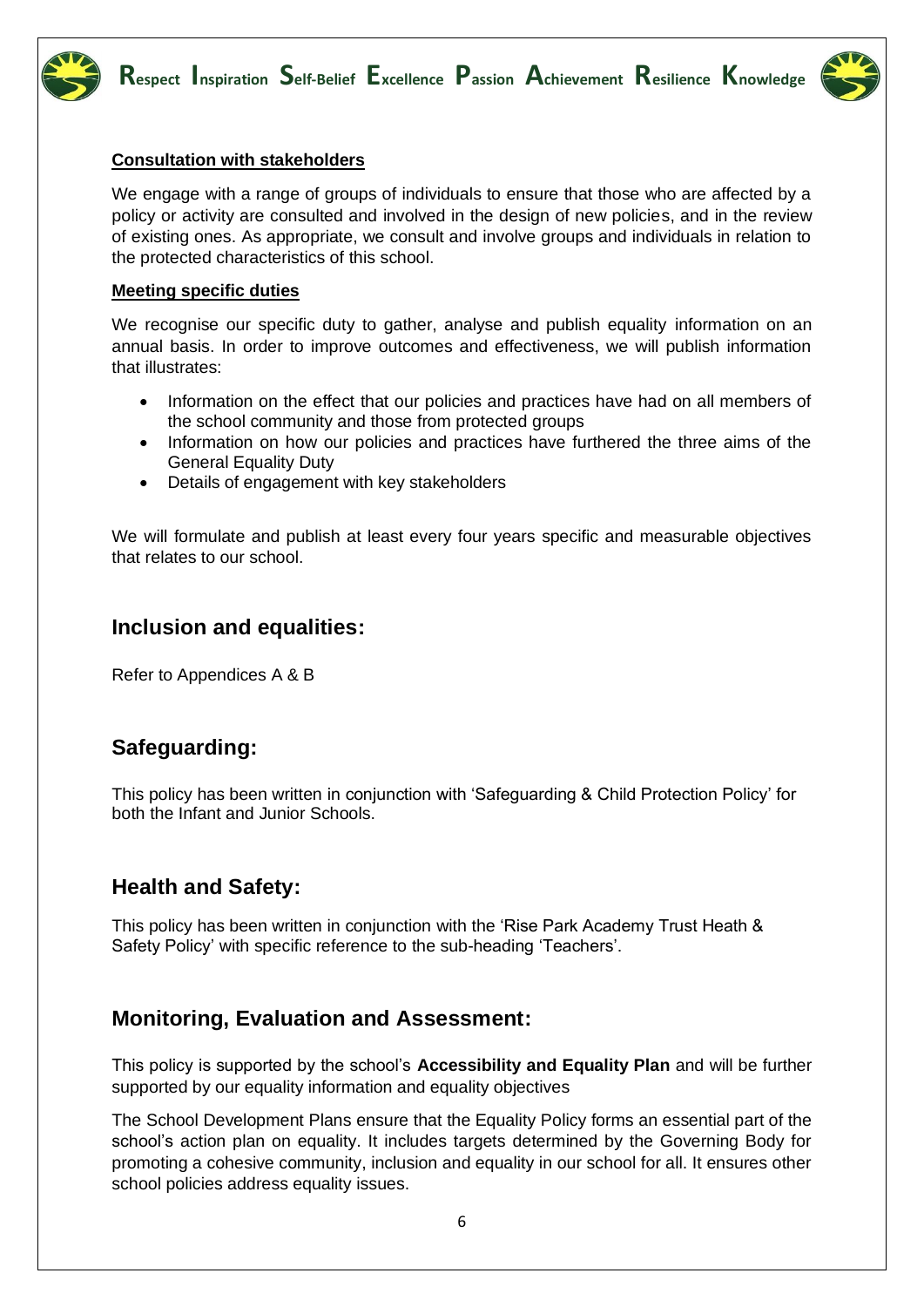



This policy will be regularly monitored and reviewed by staff and governors to ensure that it is effective in tackling discrimination, promoting access and participation, equality and good relations for any individual and between different groups, and that it does not disadvantage particular sections of the community.

Any pattern of inequality found as a result of impact assessments is used to inform planning and decision making.

## **Roles and responsibilities:**

All who work in, or are involved with, the school have a responsibility for promoting equality and inclusion and avoiding unfair discrimination

#### **Directors/LAB Members of Rise Park Academy Trust are responsible for:**

- Making sure this policy and its procedures are followed
- Making sure the school complies with current equality legislation

#### **The Executive Headteacher is responsible for:**

- Making sure the policy is readily available and shared with all Governors, staff, pupils, parents and carers
- Ensuring that all required procedures are followed
- Producing regular information for staff and governors regarding this policy and how it is working, and providing regular training for them on the policy, as and when required
- Making sure all staff know their responsibilities and receive training and support for the execution of these
- Taking appropriate action in cases of potential harassment and discrimination
- Monitoring the impact of the policy and undertaking regular reviews

#### **All staff at Rise Park Academy Trust are responsible for**:

- Modelling good practice, dealing with incidents of direct/indirect discrimination, harassment and victimisation and being able to recognise and tackle bias and stereotyping
- Promoting equality and good relations and avoiding discrimination against anyone within the school community
- Keeping up to date with the law on equality and diversity and attending training and learning opportunities

#### **Pupils at the Rise Park Schools are responsible for:**

- Looking at equality and diversity issues within the School Council forum and being more involved in some policies. These may include:
- Anti-bullying/cyber-bullying issues, developing school/class rules which challenge discriminatory behaviour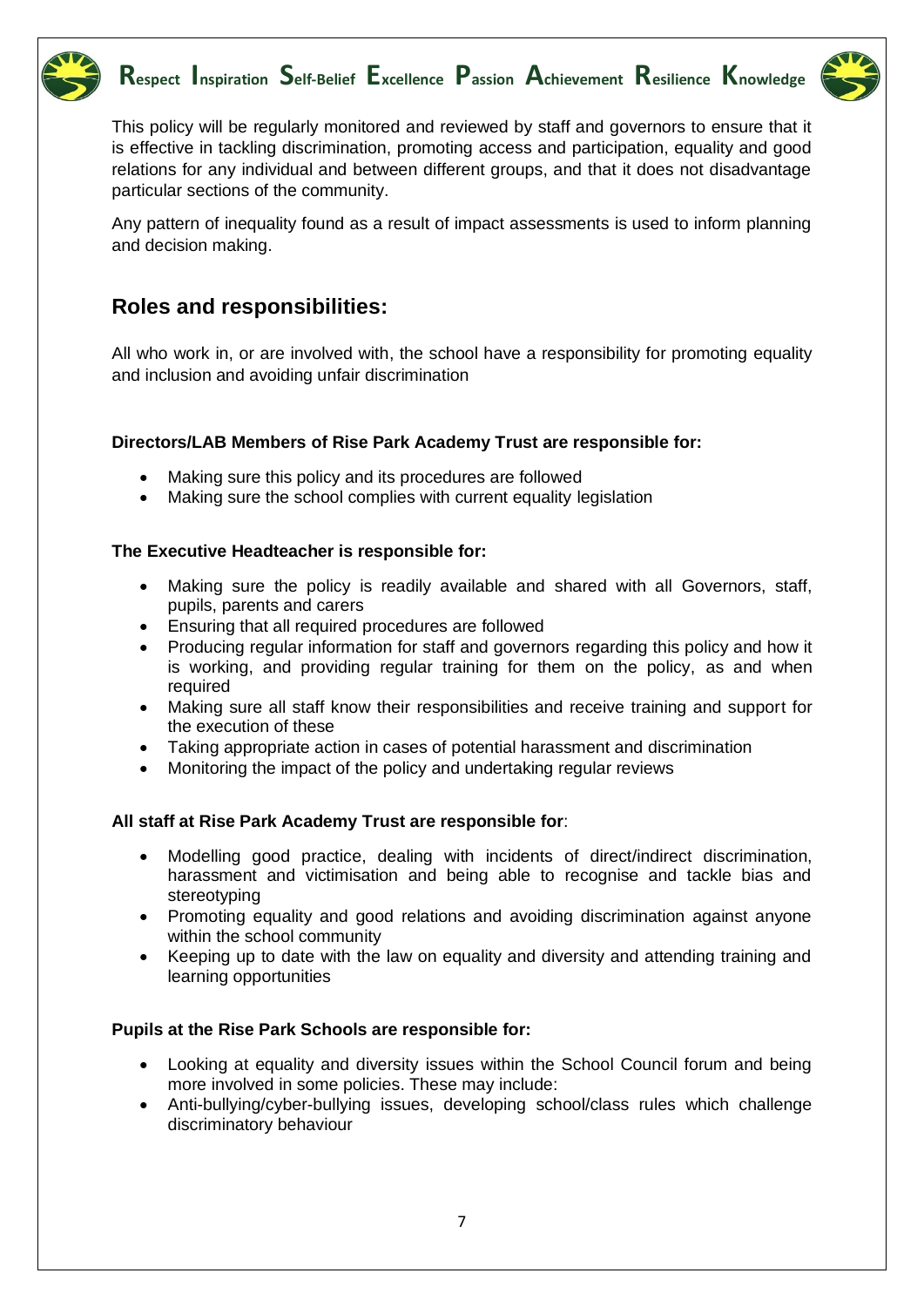



#### **Parents/ Carers at Rise Park Academy Trust are responsible for**:

- Including equality and diversity issues within the Parent Teachers Friends Association agenda
- Being aware of the schools Anti-bullying policy and ensuring that they have recognised that within the Behaviour Policy

#### **Visitors and Contractors to Rise Park Academy Trust are responsible for:**

• Knowing and following our Equality Policy

#### **Responsibility for overseeing equality practices in Rise Park Academy Trust lies with Mrs C. Fox (Executive Headteacher) and a named Governor, Mrs W. Gardiner (staff governor).**

Responsibilities include:

- Co-ordinating and monitoring work on equality issues
- Dealing with and monitoring reports of harassment (including racist, bullying and homophobic incidents)
- Monitoring the progress and attainment of potentially vulnerable groups of pupils (e.g. looked after children, children from a minority ethnic group, children with English as an additional language, traveller communities, pupils with special needs and/or disabilities)
- Monitoring attendance and exclusions

## **Policy Development and Consultation:**

The Executive Headteacher and School Business Manager will provide monitoring reports for review by the Board of Directors/Local Advisory Board. These will include school population, workforce recruitment, retention and progression, key initiatives, progress against targets and future plans.

**It is the responsibility of the school to be familiar with the content of the Equality Act 2010 and ensure full compliance with the specific duties of the Single Equality Duty.**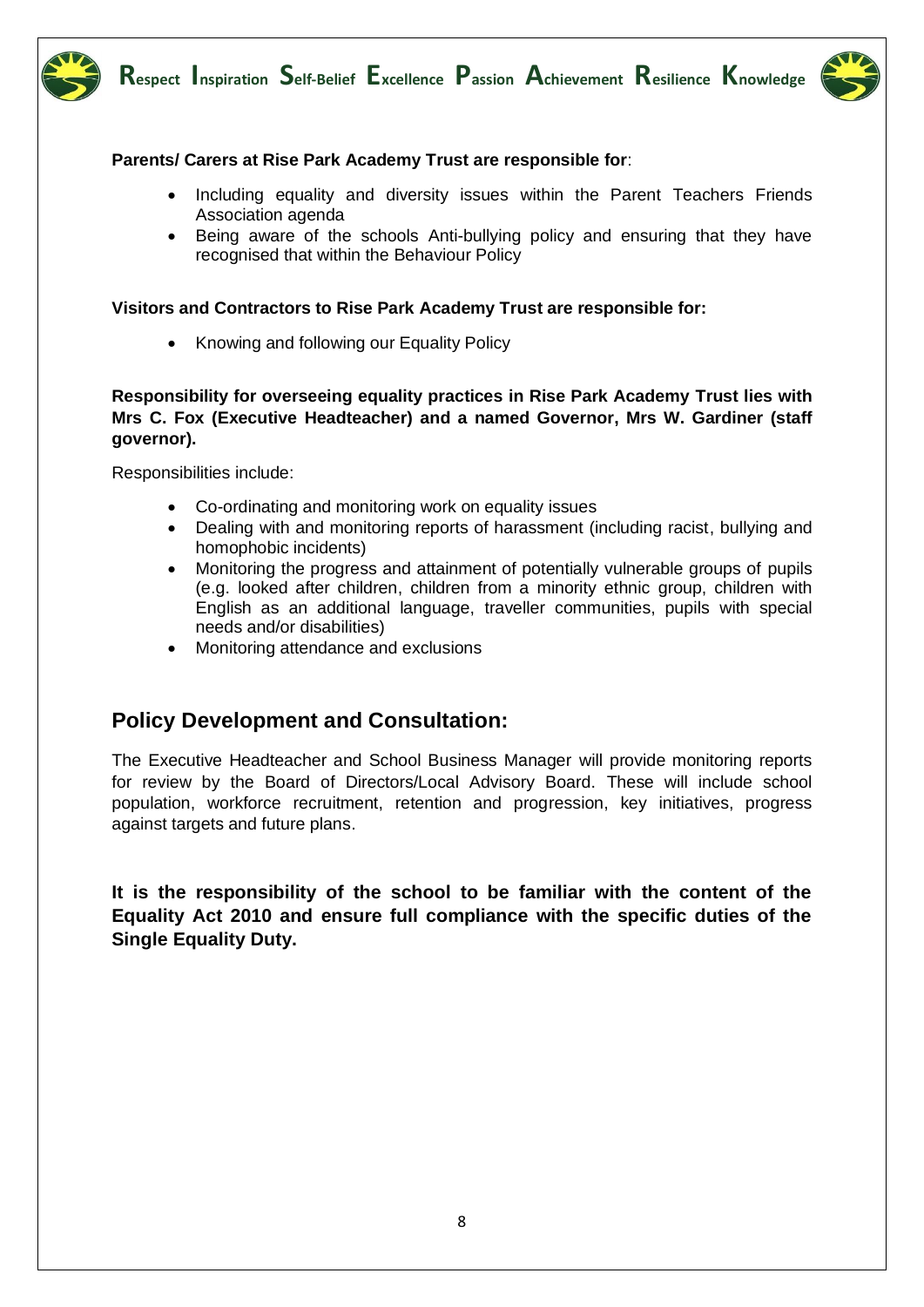



## **Appendices:**

#### **Appendix A: Protected characteristics**

The protected characteristics that relate to schools are:

- **Disability**
- Sex/gender
- Race/ethnicity
- Religion/belief
- Sexual orientation
- Gender reassignment
- Pregnancy/maternity

#### **Disability**

A person is a disabled person (someone who has the protected characteristics of disability) if they have a physical and or/mental impairment which has what the law calls a 'substantial and long – term adverse effect on their ability to carry out normal day to day activities'

There is no need for a person to have a medically diagnosed cause for their impairment; what matters is the effect of the impairment not the cause.

In relation to the physical impairment:

- Conditions that affect the body such as arthritis, hearing or slight impairment (unless this is correctable by glasses or contact lenses) diabetes, asthma, epilepsy, conditions such as HIV infection, cancer and multiple sclerosis, as well as loss of limbs or the use of limbs covered.
- HIV infection, cancer and multiple sclerosis are covered from the point of diagnosis
- Severe disfigurement (such as scarring) is covered even if it has no physical impact on the person with the disfigurement, provided the long-term requirement is met
- People who are registered as blind or partially sighted, or who are certified as being blind or partially sighted by a consultant ophthalmologist, are automatically treated as disabled under the Act.

Mental impairment included conditions such as dyslexia and autism as well as learning difficulties such as Down's syndrome and mental health conditions such as depression and schizophrenia.

#### **Sex/Gender**

A person's sex refers to the fact that they are male or female. In relation to a group of people, it refers to either men or women or to boys or girls.

#### **Race/ethnicity**

Race means a person's

- Colour, and /or
- Nationality (including citizenship), and/or
- Ethnic or national origin and a racial group is composed of people who have or share a colour, nationality or ethnic or national origins.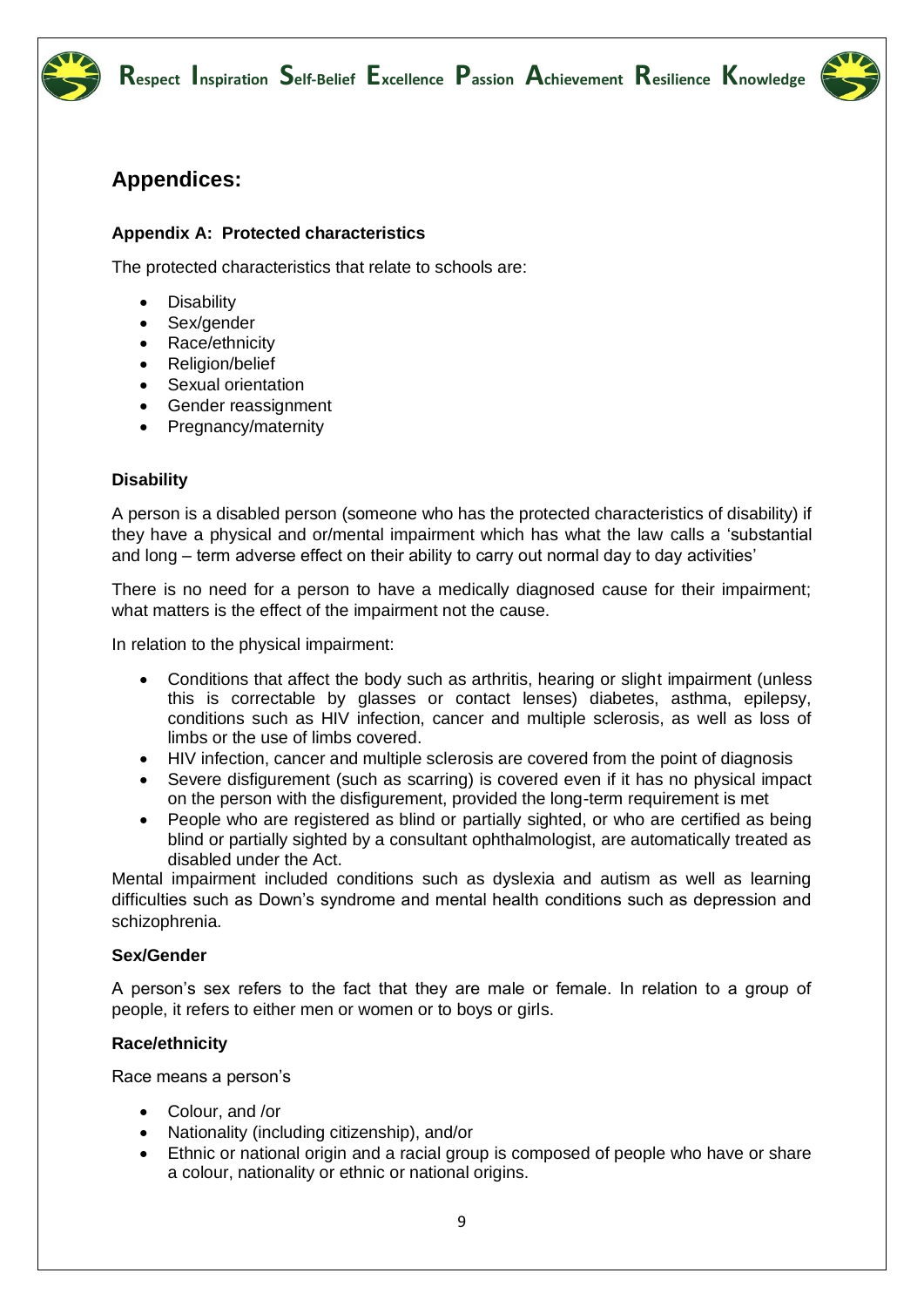



A person has the protected characteristic of race if they belong to a racial group, such as 'British people'. Racial groups can comprise of two or more racial groups such as 'British Asians'.

#### **Religion/Belief**

The protected characteristic of religion or belief includes any religion and any religious or philosophical belief. It also includes a lack of any such religion or belief.

A religion need not be mainstream or well known to gain protection as a religion. It must, though, be identifiable and have a clear structure and belief system. Denominations or sects within religions may be considered a religion. Cults and new religious movements may also be considered religions or beliefs.

Belief means any religious or philosophical belief and includes a lack of belief.

'Religious belief' goes beyond beliefs about and adherence to a religion or its central articles of faith and may vary from person to person within the same religion.

A belief which is not a religious belief may be a philosophical belief, such as humanism or atheism.

A belief need not include faith or worship of a God or Gods but must affect how a person lives their life or perceives the world.

If required by a member of the school community, a prayer and contemplation space will be made available.

#### **Sexual orientation**

Sexual orientation means the attraction a person feels towards one sex or another or both, which determines who they form intimate relationships with or are attracted to.

- Some people are only attracted to those of the same sex (lesbian women and gay men)
- Some people are attracted to people of both sexes (bisexual people)
- Some people are only attracted to the opposite sex (heterosexual people)

Everyone is protected from being treated worse because of sexual orientation, whether they are bisexual, gay, lesbian or heterosexual.

Sexual orientation discrimination also covers discrimination connected with manifestations of that sexual orientation.

#### **Gender reassignment**

Gender reassignment is a personal process (rather than a medical process) which involves a person expressing their gender in a way that differs from or is inconsistent with the physical sex they were born with.

This personal process may include undergoing medical procedures or, as is more likely for our pupils, it may simply include choosing to dress in a different way as part of the personal process of change.

A person will be protected because of gender reassignment where they:

• Make their intention known to someone, this could be someone in school or a doctor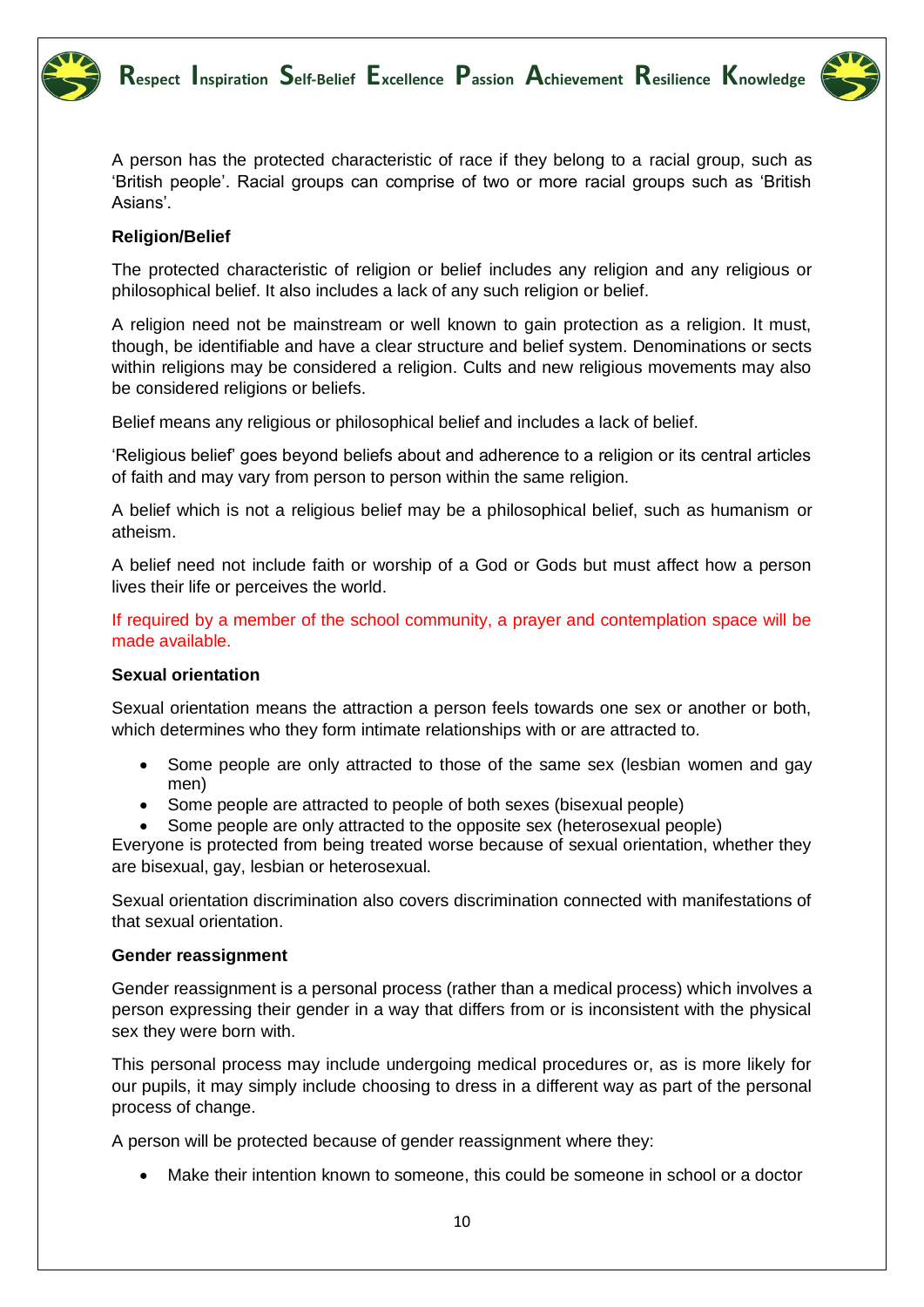



- Once they have proposed to undergo gender reassignment they are protected, even if they decide to stop at a later stage
- They do not have to reach an irrevocable decision that they will undergo gender reassignment, but as soon as there is a manifestation of this intention, they are protected
- Start or continue to dress, behave or live according to the gender they identify with as a person
- Undergo treatment related to gender assignment, such as surgery or hormone therapy or
- Have received gender recognition under the Gender Recognition Act 2001

It does not matter which of these applies to a person for them to be protected because of the characteristic of gender reassignment.

#### **Pregnancy and Maternity**

The Act lists pregnancy and maternity as a protected characteristic. Pregnancy and discrimination are covered in Appendix B

#### **Appendix B: What is unlawful behaviour?**

#### **Direct Discrimination**

Direct discrimination occurs when you treat a pupil less favourably than you treat (or would treat) another pupil because of a protected characteristic.

#### **Discrimination based on association**

Direct discrimination also occurs when you treat a pupil less favourably because of their association with another person who has a protected characteristic (other than pregnancy and maternity)

This might occur when you treat a pupil less favourably because their sibling, parent, carer or friend has a protected characteristic.

#### **Discrimination based on perception**

Direct discrimination also occurs when you treat a pupil less favourably because you mistakenly think they have a protected characteristic.

#### **Discrimination because of pregnancy and maternity**

It is discrimination to treat a woman less favourably because she is or has been pregnant, has given birth in the last 26 weeks or is breastfeeding a baby who is 26 weeks or younger.

It is direct sex discrimination to treat a woman less favourably because she is breastfeeding a child who is more than 26 weeks old.

#### **Indirect discrimination**

Indirect discrimination occurs when you apply a provision, criterion or practice in the same way for all pupils or a particular pupil group, but this has the effect of putting pupils sharing a protected characteristic within the general student group at a particular disadvantage.

#### **Discrimination arising from disability**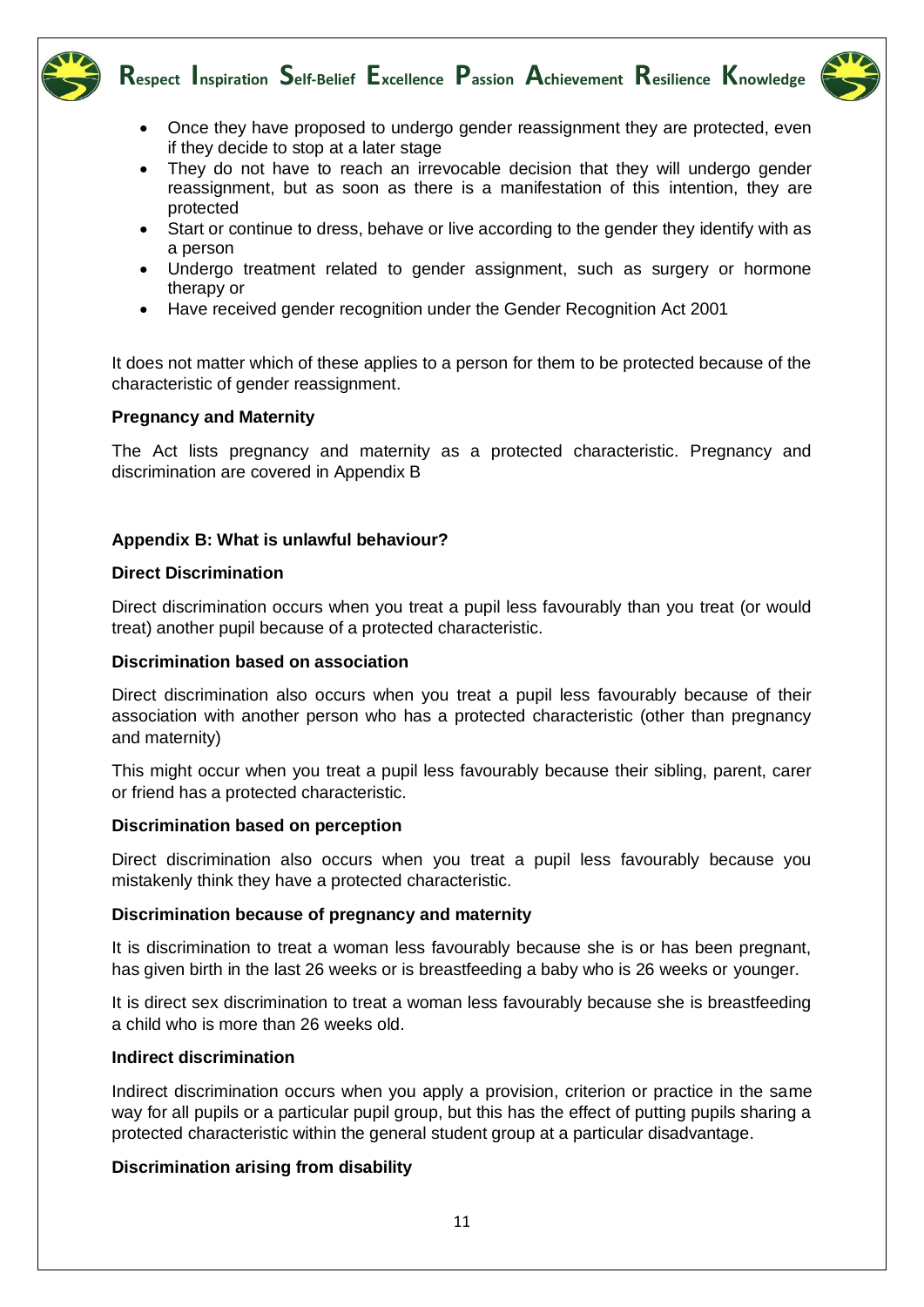



Discrimination arising from disability occurs when you treat a disabled pupil unfavourably because of something connected with their disability and cannot justify such treatment.

Discrimination arising from disability is different from direct discrimination. Direst discrimination occurs because of the protected characteristic of disability. For discrimination arising from disability, the motive for the treatment does not matter; the question is whether the disabled pupil has been treated unfavourably because of something connected with their disability.

Discrimination arising from disability is also different from indirect discrimination. There is no need to show that other people have been affected alongside the individual disabled pupil or for the disabled pupil to compare themselves with anyone else.

#### **Harassment**

There are 3 types of harassment which are unlawful under the Equality Act:

- Harassment related to a relevant protected characteristic
- Sexual harassment
- Less favourable treatment of a pupil because they submit to or reject sexual harassment or harassment related to sex

The relevant protected characteristics for this school are

- **Disability**
- Race
- Sex

Harassment related to a protected characteristic:

Harassment occurs when a pupil is subject to unwanted behaviour which is related to a relevant protected characteristic and which has the purpose or effect of:

- Violating a pupil's dignity or
- Creating an intimidating, hostile, degrading, humiliating or offensive environment for the pupil

The word unwanted means unwelcome or uninvited. It is not necessary for the pupil to say that they object to the behaviour for it to be unwanted.

#### **Sexual harassment**

Sexual harassment occurs when a pupil is subject to unwanted behaviour which is of a sexual nature and which has the purpose or effect of:

- Violating a pupil's dignity or
- Creating an intimidating, hostile, degrading, humiliating or offensive environment for the pupil

'Of a sexual nature' can cover verbal, non-verbal or physical conduct including unwelcome sexual advances, inappropriate touching, forms of sexual assault, sexual jokes or sending emails of a sexual nature.